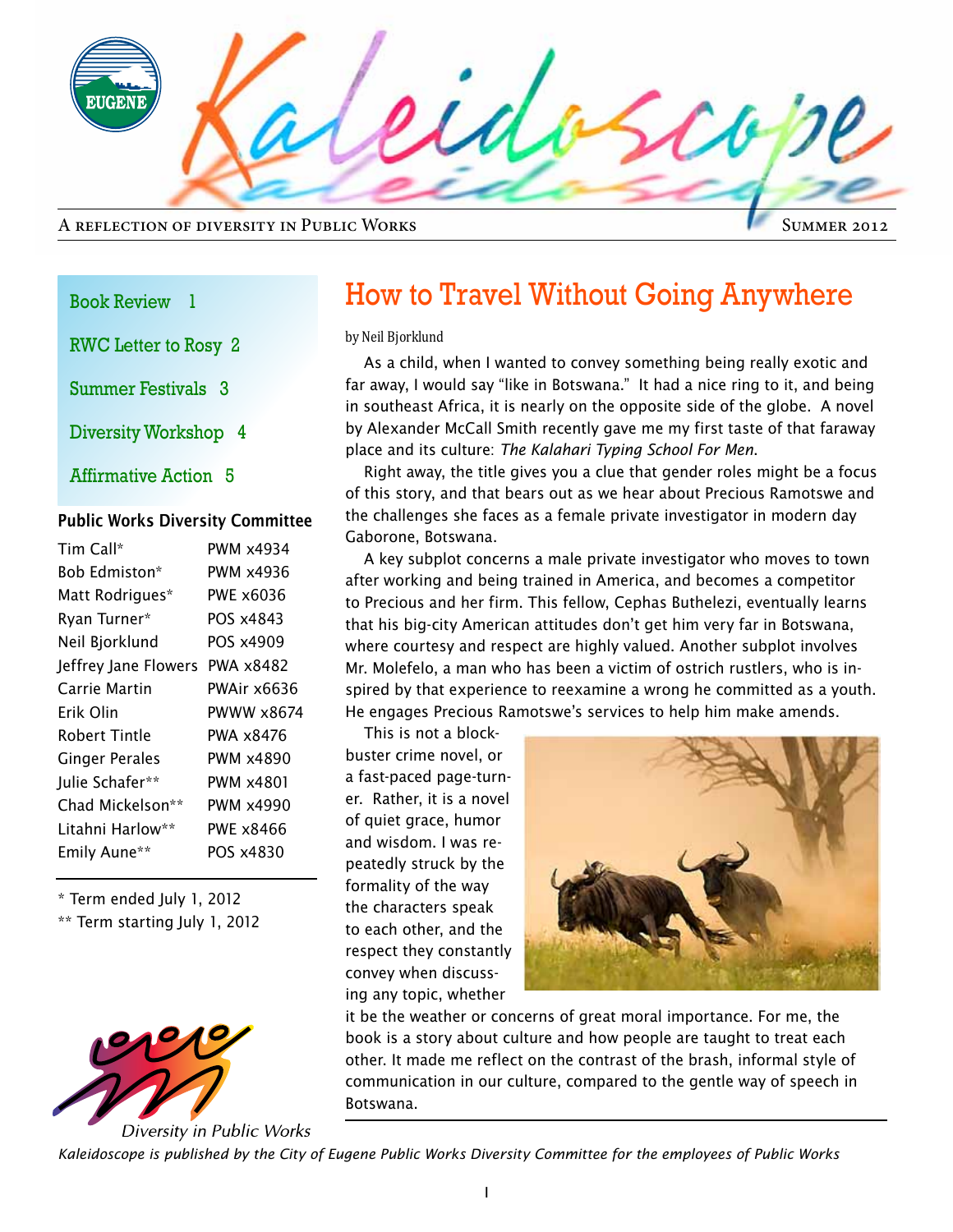### From our friends in the Respectful Workplace Committee

### Time to speak up?

PW Employees at Roosevelt Yard are probably familiar with the Respectful Workplace Committe (RWC).RWC is a group that brings represented and non-represented employees together to discuss and respond to questions and concerns about workplace policies and practices. Many of the topics are brought to the table for discussion through anonymous comment cards that are collected on site.

In the PWDC, we often see the RWC discussing topics related to our goals for increased understanding, communication, and respect within our diverse department areas. Since RWC does such a great job of addressing these sometimes touchy issues, we asked for permission to reprint some of their responses. The first reprint is at right.

# Welcome New PWDC Members

Tim Call, Bob Edmiston, Matt Rodrigues, and Ryan Turner rotated off the committee at the end of the fiscal year (June 30, 2012). New members are Julie Schafer (PWM), Chad Mickelson (PWM), Litahni Harlow (PWE), and Emily Aune (POS). We will miss those rotating off, and look forward to working with our new representatives in the coming years.

### Dear Rosy,

No matter how hard I try, I can't seem to be on time for work. I'm never more than a few minutes late, but I can tell my coworkers notice and are becoming annoyed with me and with having to wait. I understand that our schedule is set back a bit, but is this really a big deal?

Sincerely, What Time Is It?

#### Dear WTII?

 Punctuality is a big deal and one of those attributes which can be undervalued, thus giving it the appearance of being unimportant. Sometimes people are late to work — that's an unavoidable fact of life. These excuses don't often stand up to a great deal of scrutiny but are accepted as occasional occurrences. Heavy traffic is an old favorite, for example, but the fact is that heavy traffic is a daily f eature of most large towns during rush hour — no sensible adult should be surprised by busy roads.

The problem is when one person is consistently and habitually late. A habitually tardy colleague can have a profound impact on the entire workgroup. When you are late, you are telling your co-workers that they are not important enough to be on time for. No one really enjoys getting up early and bolting down their breakfast to be on time for work. When a coworker is habitually late, others may start to wonder why they should bother to be on time. Co-workers tend to become resentful, and ultimately the whole crew's work satisfaction and productivity can become affected. (If you are the resentful co-worker, please consider having a crucial conversation with your co-worker, and/or make sure your supervisor is aware of the problem. And remember, there may be a personal situation — which you are not aware of  $-$  which is officially excusing the person being late.)

So WTII, we recommend using a second alarm clock, and we assure you that your efforts will be noticed and appreciated.

Rosy

*"I have noticed that the people who are late are often so much jollier than the people who have to wait for them"*

**E.V. Lucas, English writer and publisher (1868-1938)** If you have a question or concern regarding diversity and human rights in the workplace that you'd like to see addressed by the PWDC, please contact your division's committee member (see page 1 for our member list).

Kaliedoscope Summer 2012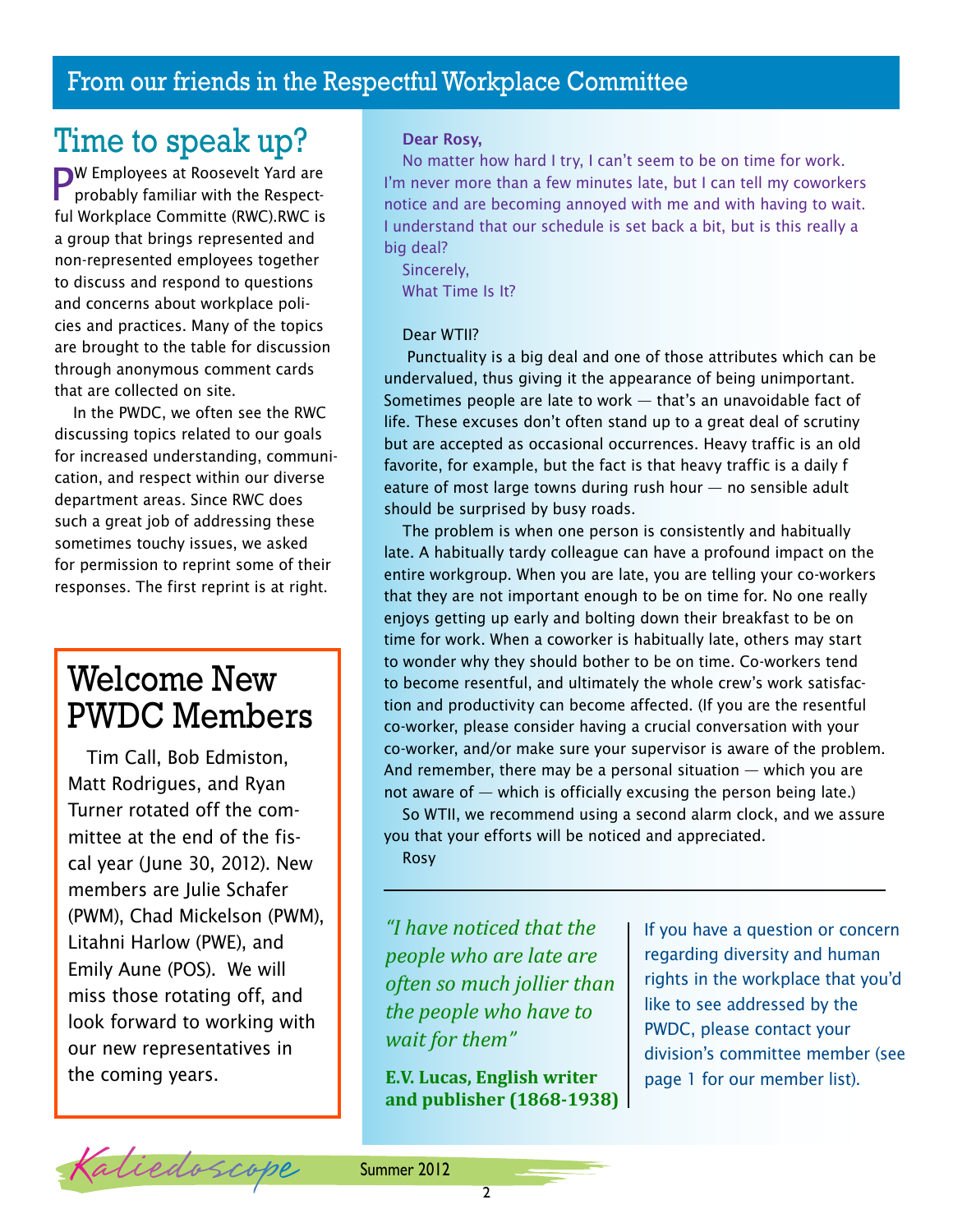# Summer Festivals

We've waited long enough for summer to arrive! Don't let it pass you by without some fun outdoor events that showcase our community's many interests and talents. Here are just a few...

Bite of Eugene July 20, Friday, 3 - 10 p.m. Free, donations suggested. Alton Baker Park, 632 Day Island Road, Eugene. More info: 541.968.5228

A celebration of our local food and dessert scene with a focus on sustainability. Entertainment includes local music, cooking classes, family/children's area and a live local "Iron Chef" competition. A great way to try something new in the culinary world!

Live Music: Mutswi Marimba July 26, Thursday, 6:30 – 8:00 p.m. Free. Awbrey Park, Spring Creek Dr, off River Rd. This event is one of many in the Summer in the City calendar. For a full listing of fun, free events, go to eugene-or.gov/SummerintheCity

Mutswi Wambuya means rainbow in the Shona language of Zimbabwe, and reflects the diversity and enthusiasm of its members. Mutswi has been playing together for three years, at Kutsinhira Cultural Arts Center in Eugene. Come enjoy the fantastic melodies and complex rhythms of Mutswi Marimba's infectious dance music.

Obon Festival July 28, Saturday, 5 - 9 p.m. Free. Alton Baker Park. More info: 541.687.9600

Enjoy a summer evening of Japanese folk dances, drumming by Eugene Taiko and Waka Daiko, Asian arts and crafts, and Asian food.

Fiesta Latina July 28–29, Saturday and Sunday. 11:30 a.m.-11 p.m. \$5 day pass. Day Island Park in Springfield. www.FiestaLatinaOregon.com

Lane County's largest celebration of Latin American culture with music, dancing, food and art.

Eugene/Springfield Pride Day August 11, Saturday, noon - 7 pm. \$5 suggested donation. Alton Baker Park. More info: 541.513.1711

A celebration of Eugene/Springfield diversity, this event that features local merchants, food vendors, entertainment, and provides a safe space for the remembrance of Stonewall.

Eugene Celebration August 24- 26, Friday, 5 p.m. - midnight; Saturday, 11 a.m. - midnight; Sunday, 11 a.m. - 6 p.m. Admission:\$8 - \$15. Downtown Eugene. More info: 541.681.4108

This is the southern Willamette Valley's largest and most celebrated civic event. Good times include music, family fun, food, a parade and more.

Finally, for those out-of-town guests who have heard that Eugene is a little on the wacky side, here's a fun way to prove them right! The **Weird and** Wonderful Exhibit at the Lane Co. Historical Museum (740 West 13<sup>th</sup> Ave., next to the fair grounds) runs through September 15. Learn about the unusual people, places and activities that make our area so interesting. Details at lanecountyhistoricalsociety.org



Summer 2012 Kaliedoscope

Looking for more ways to explore the arts and culture scene in our area? Check out **Eugeneagogo.com** for local music, visual arts and more.

3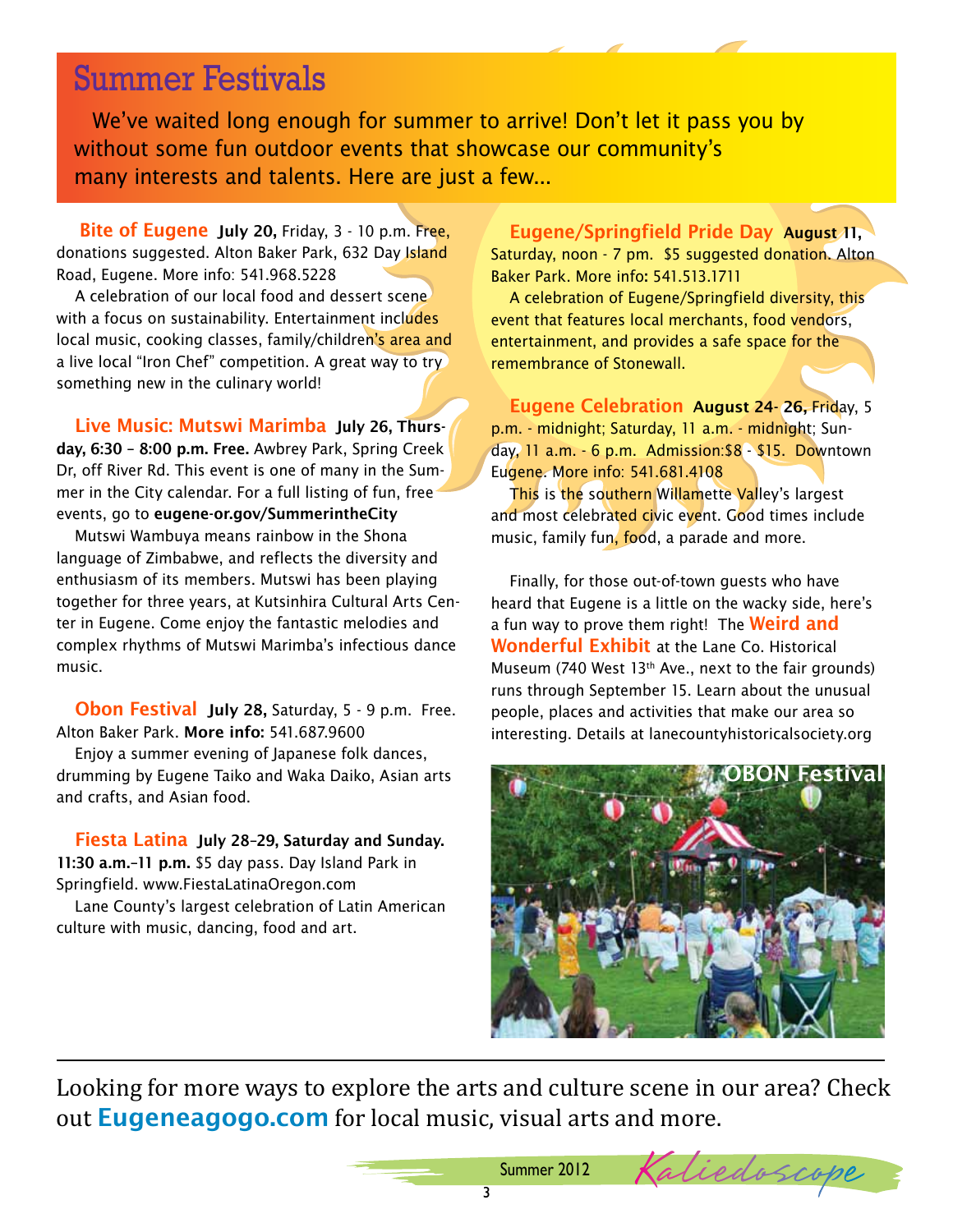# **Connect/Connecting Workshops are Active Success**

While annual diversity training is something that<br>Wall City employees are encouraged to attend, the PWDC recognizes that many of us have different learning styles, and so our goal was to develop a more active diversity learning event. With leadership from recreation services staff, we tested and decided to present the Learning To Connect, Connecting to Learn workshop as a way to encourage public works employees to experience diversity concepts in a fresh way, and also mix employees from all divisions and job types in an informal learning environment.

The City of Eugene's Diversity and Equity Strategic Plan (DESP) sets guidelines to support a broad range of City efforts to meet the needs of our organization and community. One of the six goals in the Public Works' Action Plan is dedicated to Workforce and Work Environment, to "*achieve and maintain a workforce that reflects our community, and create a work environment that supports all employees*." One specific Action Item defines a goal to "*Develop initiatives for encouraging communication, team building and information sharing between workgroups to increase knowledge of resources, share ideas and innovations, and reduce isolation."* The PWDC, with the assistance of the Recreation Division, offered the "Learning to Connect/Connecting to Learn" workshop to all Public Works employees specifically to encourage development in this area.

Two 'Learning to Connect/Connecting to Learn' workshops were held on May 24, 2012 and June 6, 2012.



*to accomplish this complex challenge involving strings and a tennis ball.* 



*How do others see me? Randomly assigned playing cards identify different types of people in this execrise.* 

### Feedback from Attendees

After the workshops, we sent out a survey to all attendees. We requested specific feedback about the length of the workshops, the structure of breaks, the instructors, and the value of the time spent.

Participants were asked, "What is one 'take away' you have from the workshop?" There were a number of insightful comments received. Key words and phrases included: 'positive working relationships', 'collaboration', 'teamwork', 'listening', 'every person can contribute', 'learning', and 'clear communication'.

When asked, "What portion of the workshop they would like to see changed?" most comments recommended a shorter duration of the workshop, more opportunity to sit down during the discussions, and suggestions for improving break time.

Participants were asked if they had any additional information or comments they would like to add. Overall, comments suggest it was a 'great training'. The Recreation Division staff (lead by Robert Brack) 'really rock'. The PWDC was given kudos for the 'great tangible outcome of planning and hard work to pull this off' and for 'thinking about a way to bring people together that is different and engaged a variety of people'.

With so many positive comments and good constructive criticism from our participants, look for an even better version of the workshop in the next fiscal year! *Thoughtful communication and coordination are required*